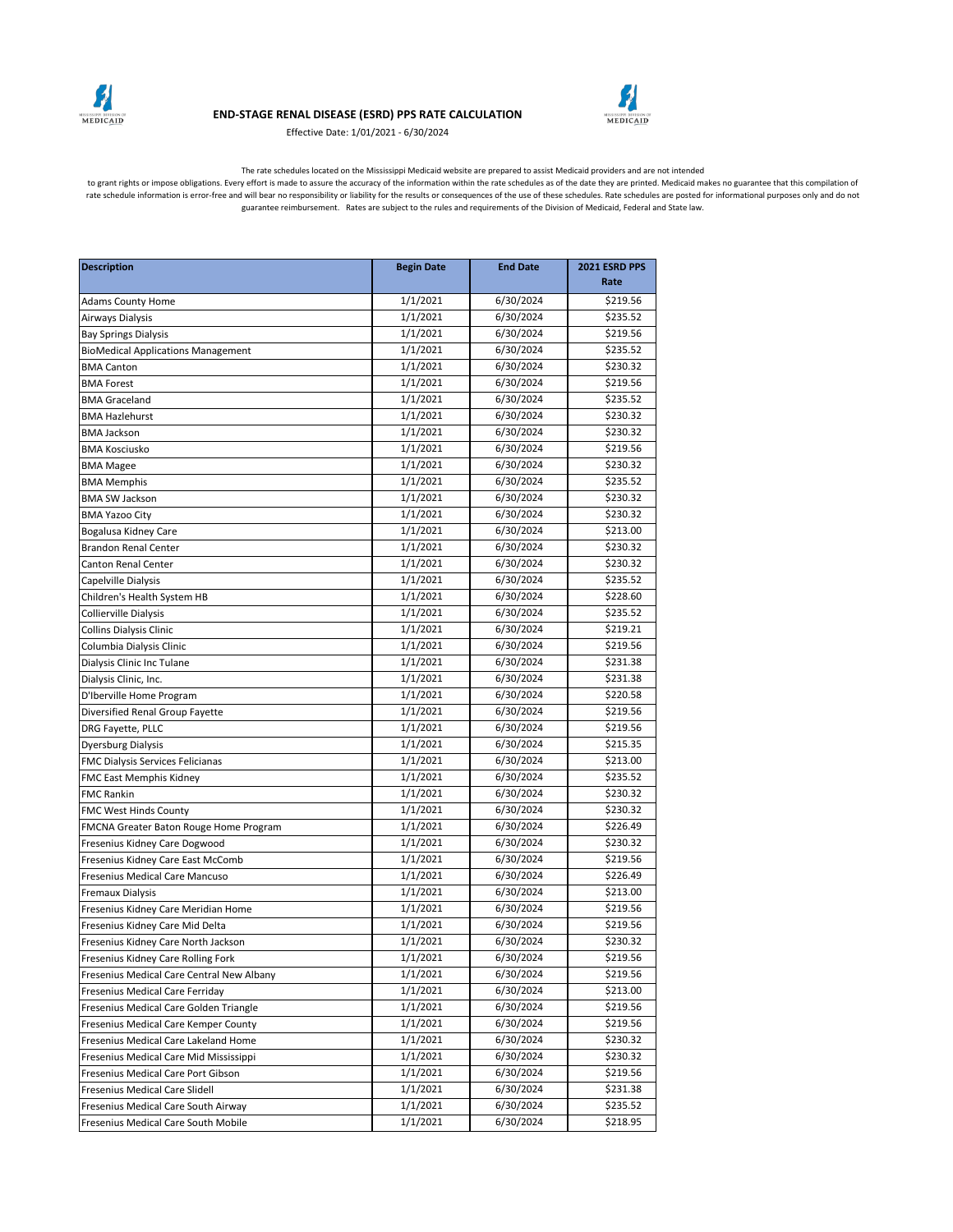| <b>Description</b>                     | <b>Begin Date</b> | <b>End Date</b> | 2021 ESRD PPS<br>Rate |
|----------------------------------------|-------------------|-----------------|-----------------------|
| Fresenius Medical Care SW Jackson Home | 1/1/2021          | 6/30/2024       | \$230.32              |
| <b>Fresenius Medical Care Trinity</b>  | 1/1/2021          | 6/30/2024       | \$231.38              |
| Fresenius Medical Care Vicksburg Home  | 1/1/2021          | 6/30/2024       | \$219.56              |
| Fresenius Medical Care West Point      | 1/1/2021          | 6/30/2024       | \$219.56              |
| Fresenius Medical Care Whitehaven      | 1/1/2021          | 6/30/2024       | \$235.52              |
| Galleria Dialysis                      | 1/1/2021          | 6/30/2024       | \$235.52              |
| Galleria Home Training Dialysis        | 1/1/2021          | 6/30/2024       | \$235.52              |
| <b>Gulf Islands Home Training</b>      | 1/1/2021          | 6/30/2024       | \$220.58              |
| Hattiesburg Clinic Dialysis            | 1/1/2021          | 6/30/2024       | \$219.21              |
| Hazlehurst Dialysis                    | 1/1/2021          | 6/30/2024       | \$230.32              |
| Jackson North Dialysis                 | 1/1/2021          | 6/30/2024       | \$230.32              |
| Jackson South Dialysis                 | 1/1/2021          | 6/30/2024       | \$230.32              |
| Jackson Southwest Dialysis             | 1/1/2021          | 6/30/2024       | \$230.32              |
| Kentwood Home Dialysis LLC             | 1/1/2021          | 6/30/2024       | \$230.97              |
| Lauderdale County Dialysis LLC         | 1/1/2021          | 6/30/2024       | \$219.56              |
| Laurel Dialysis Clinic                 | 1/1/2021          | 6/30/2024       | \$219.56              |
| Little Rock Dialysis                   | 1/1/2021          | 6/30/2024       | \$230.46              |
| Lowndes County Dialysis                | 1/1/2021          | 6/30/2024       | \$219.56              |
| Lucedale Dialysis                      | 1/1/2021          | 6/30/2024       | \$219.56              |
| Memphis East Dialysis                  | 1/1/2021          | 6/30/2024       | \$235.52              |
| Memphis Graceland Renal Center         | 1/1/2021          | 6/30/2024       | \$235.52              |
| <b>Memphis South Dialysis</b>          | 1/1/2021          | 6/30/2024       | \$235.52              |
| Neshoba County Dialysis                | 1/1/2021          | 6/30/2024       | \$219.56              |
| North Gulfport Home Program            | 1/1/2021          | 6/30/2024       | \$220.58              |
| Ocean Springs Dialysis Clinic          | 1/1/2021          | 6/30/2024       | \$220.58              |
| Pachuta Dialysis Clinic                | 1/1/2021          | 6/30/2024       | \$219.56              |
| Pearl River Dialysis Clinic            | 1/1/2021          | 6/30/2024       | \$219.56              |
| RCG of Tupelo                          | 1/1/2021          | 6/30/2024       | \$219.56              |
| RCG Oxford Home Therapy                | 1/1/2021          | 6/30/2024       | \$219.56              |
| Renal Care Group Aberdeen              | 1/1/2021          | 6/30/2024       | \$219.56              |
| Renal Care Group Belzoni               | 1/1/2021          | 6/30/2024       | \$219.56              |
| Renal Care Group Brookhaven            | 1/1/2021          | 6/30/2024       | \$219.56              |
| Renal Care Group Carthage              | 1/1/2021          | 6/30/2024       | \$219.56              |
| Renal Care Group Central Memphis       | 1/1/2021          | 6/30/2024       | \$235.52              |
| Renal Care Group Centreville           | 1/1/2021          | 6/30/2024       | \$219.56              |
| Renal Care Group Clarksdale            | 1/1/2021          | 6/30/2024       | \$219.56              |
| Renal Care Group Cleveland             | 1/1/2021          | 6/30/2024       | \$219.56              |
| Renal Care Group Columbus              | 1/1/2021          | 6/30/2024       | \$219.56              |
| Renal Care Group Corinth               | 1/1/2021          | 6/30/2024       | \$219.56              |
| Renal Care Group Eupora                | 1/1/2021          | 6/30/2024       | \$219.56              |
| Renal Care Group Greenville            | 1/1/2021          | 6/30/2024       | \$219.56              |
| Renal Care Group Greenwood             | 1/1/2021          | 6/30/2024       | \$219.56              |
| Renal Care Group Grenada               | 1/1/2021          | 6/30/2024       | \$219.56              |
| Renal Care Group Helena                | 1/1/2021          | 6/30/2024       | \$214.76              |
| Renal Care Group Holly Springs         | 1/1/2021          | 6/30/2024       | \$219.56              |
| Renal Care Group Indianola             | 1/1/2021          | 6/30/2024       | \$219.56              |
| Renal Care Group Lexington             | 1/1/2021          | 6/30/2024       | \$219.56              |
| Renal Care Group Louisville            | 1/1/2021          | 6/30/2024       | \$219.56              |
| Renal Care Group Macon                 | 1/1/2021          | 6/30/2024       | \$219.56              |
| Renal Care Group McComb                | 1/1/2021          | 6/30/2024       | \$219.56              |
| Renal Care Group Meridian              | 1/1/2021          | 6/30/2024       | \$219.56              |
| Renal Care Group Natchez               | 1/1/2021          | 6/30/2024       | \$219.56              |
| Renal Care Group Newton                | 1/1/2021          | 6/30/2024       | \$219.56              |
| Renal Care Group Oxford                | 1/1/2021          | 6/30/2024       | \$219.56              |
| Renal Care Group Philadelphia          | 1/1/2021          | 6/30/2024       | \$219.56              |
| Renal Care Group Sardis                | 1/1/2021          | 6/30/2024       | \$219.56              |
| Renal Care Group Southaven             | 1/1/2021          | 6/30/2024       | \$235.52              |
| Renal Care Group Starkville            | 1/1/2021          | 6/30/2024       | \$219.56              |
| Renal Care Group Tunica                | 1/1/2021          | 6/30/2024       | \$235.52              |
| Renal Care Group Tupelo                | 1/1/2021          | 6/30/2024       | \$219.56              |
| Renal Care Group Vicksburg             | 1/1/2021          | 6/30/2024       | \$219.56              |
| Renal Care Group Winona                | 1/1/2021          | 6/30/2024       | \$219.56              |